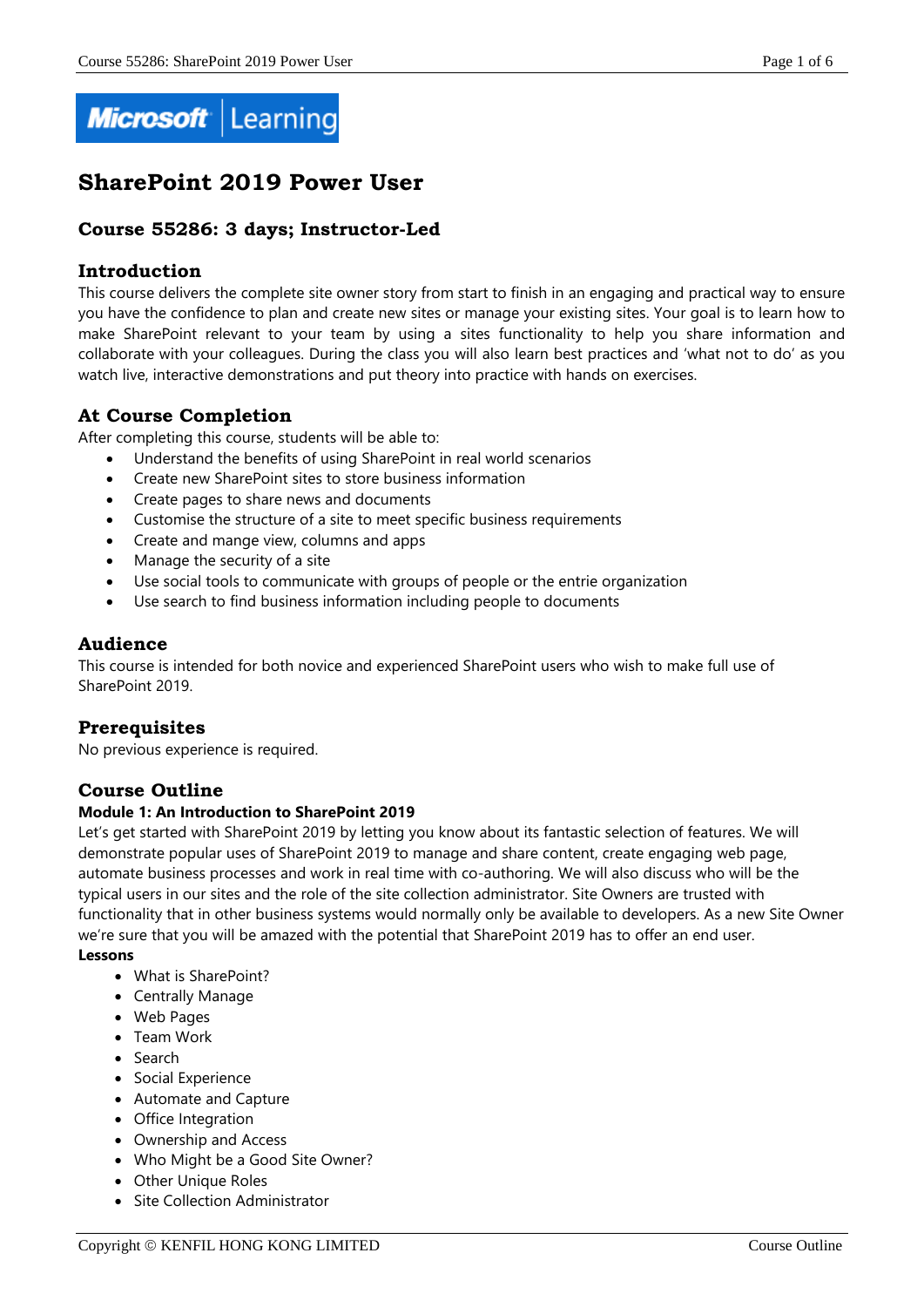• Farm Administrator

# **Lab : Introduction to SharePoint 2019**

- Navigating SharePoint
- Using your app launcher
- Uploading to OneDrive
- Updating your MySite Profile

After completing this module, students will be able to:

- Describe popular reasons to use SharePoint 2019
- Understand user roles in SharePoint 2019
- Navigate SharePoint 2019
- Manage your OneDrive and MySite

# **Module 2: Creating Sites**

Whether you are managing existing sites or you have not yet started, we will complement your current situation by discussing site hierarchy and planning your SharePoint sites. This will allow you to understand existing sites that other people have created as well as making good decisions when building new sites. As a site owner, you will be presented with a selection of site templates. You will use a variety of popular site templates to develop an enhanced understanding of each sites function and appropriate use. Once your site is ready, we will then change the look and feel of your site. You can even try applying your business brand to your site. We will also build our navigation bar, a simple but powerful way to help users move between websites.

#### **Lessons**

- Planning your sites
- The Farm, Site Collections and Subsites Explained
- Hybrid Configuration
- Web Addresses
- Site Collections Explained
- Why Create Subsutes?
- Creating a Site Collection: Classic and Modern
- Requesting a New Site
- Navigating your Team Site
- User Interface: Classic vs Modern
- Where does Classic come from?
- Creating Subsites
- Site Templates
- Apply a new Theme
- **•** Building your Navigation
- Deleting Sites

# **Lab : Creating Sites**

- Create two sub sites
- Delete a sub site
- Restore a site
- Update the navigation

After completing this module, students will be able to:

- Understand the benefits of using site templates when creating new sites
- Correctly use Site Collections and Sites
- Control site navigation
- Delete and Restore sites

# **Module 3: Creating and Managing Web Pages**

SharePoint boasts a rich selection of ways to build web pages. You will learn how to update the home page of your SharePoint site with text, links, images, videos and web parts. We will also show you best practices when creating multiple pages and linking them together. In most site templates, creating and managing web pages is a simple, fast and rewarding way to present essential information and apps. SharePoint can also be used as an Intranet for internal news. Due to the high visibility of these web sites, it is common to place more control over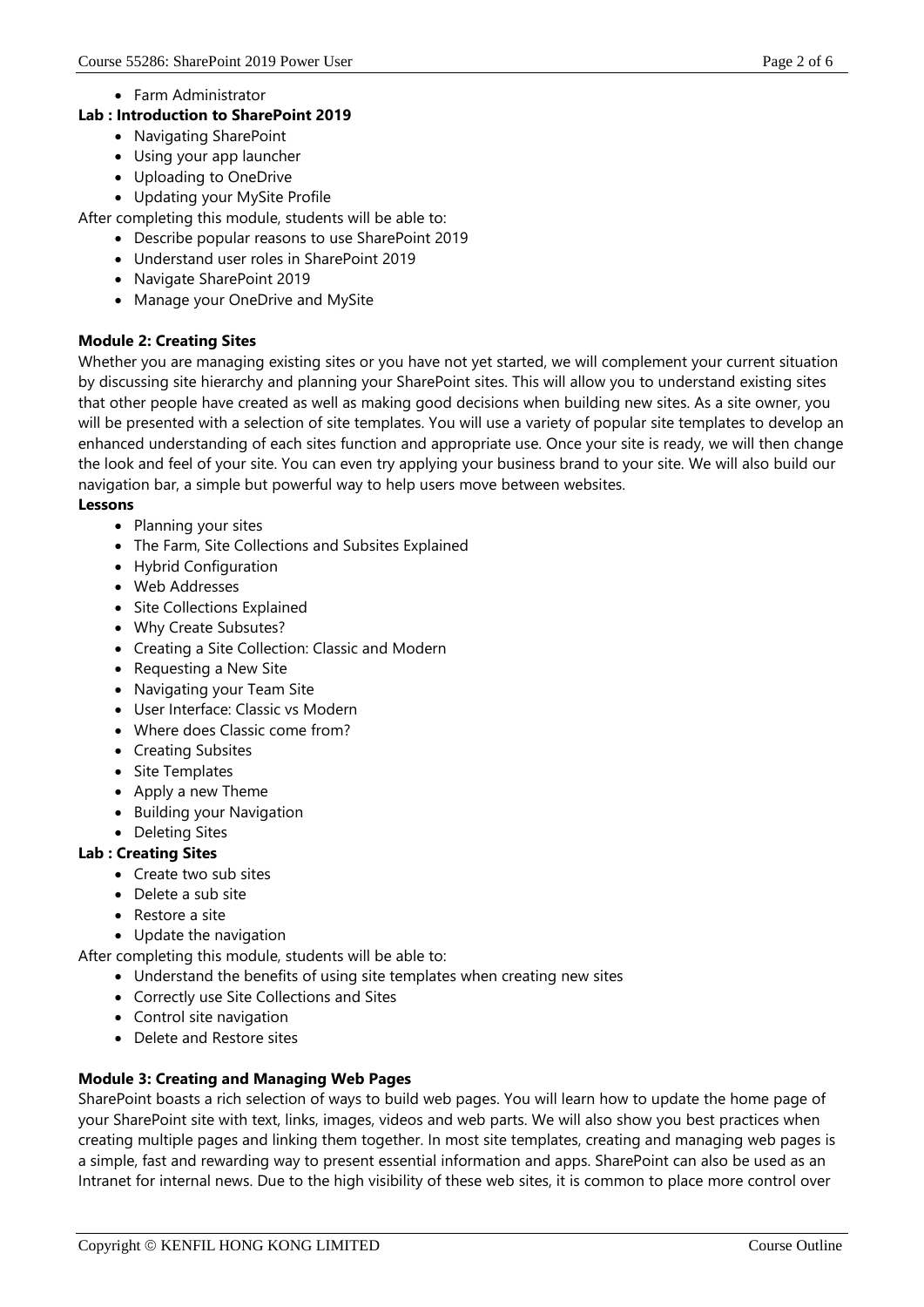the release of new web pages or updates to existing pages. For this reason, SharePoint has publishing sites and communication sites.

#### **Lessons**

- An Introduction to Web Pages
- Types of Web Page
- Add a Site or News Page
- Sections
- Web Parts
- Page Details
- Save, Publish, Promote and Delete Pages
- Communication Sites
- Classic Team Site Pages
- Add & Modify Wiki Page Content
- Adding Rich Content
- App Parts and Web Parts
- Page Management
- Delete a Page
- Web Part Pages
- Publishing Sites
- Create Pages
- Page Layouts
- Renditions
- Reusable Content
- Finalizing a Publishing Page
- Scheduling a Publishing Page
- Publishing Approval

# **Lab : Create and Manage Web Pages**

- Tidy up the Training home page
- Add rich content
- Create a new page
- Optional Create a Communication site
- After completing this module, students will be able to:
	- Know when to create pages
	- Create all types of pages
	- Add content to a page including images and videos
	- Use publishing page content such as renditions and reuable content

# **Module 4: Working with Apps**

Apps are required to store information such as events, contacts and files in a site. SharePoint provides a selection of apps for different scenarios, all with the option to be customised for a specific business requirement. Apps can be broken down into Lists, Libraries and Market Place Apps. SharePoint lists serve as the structure for calendars, discussion boards, contacts, and tasks. This module explains the concept of lists, and then reviews popular options. A document library is a location on a site where you can create, collect, update, and share files including Word, Excel, PowerPoint and PDF. We will show you the benefits of using a library and teach you how best to work with files in a library. An introduction to on premises and SharePoint Marketplace apps is provided to show how to extend site functionality beyond what Microsoft has provided in the SharePoint 2019 platform. **Lessons**

- An Introduction to Apps
- An Introduction to Libraries
- An Introduction to Lists
- On-Premises and Marketplace Apps
- Adding Apps to a Site
- Creating and Managing Columns
- Public and Personal Views
- Managing App Settings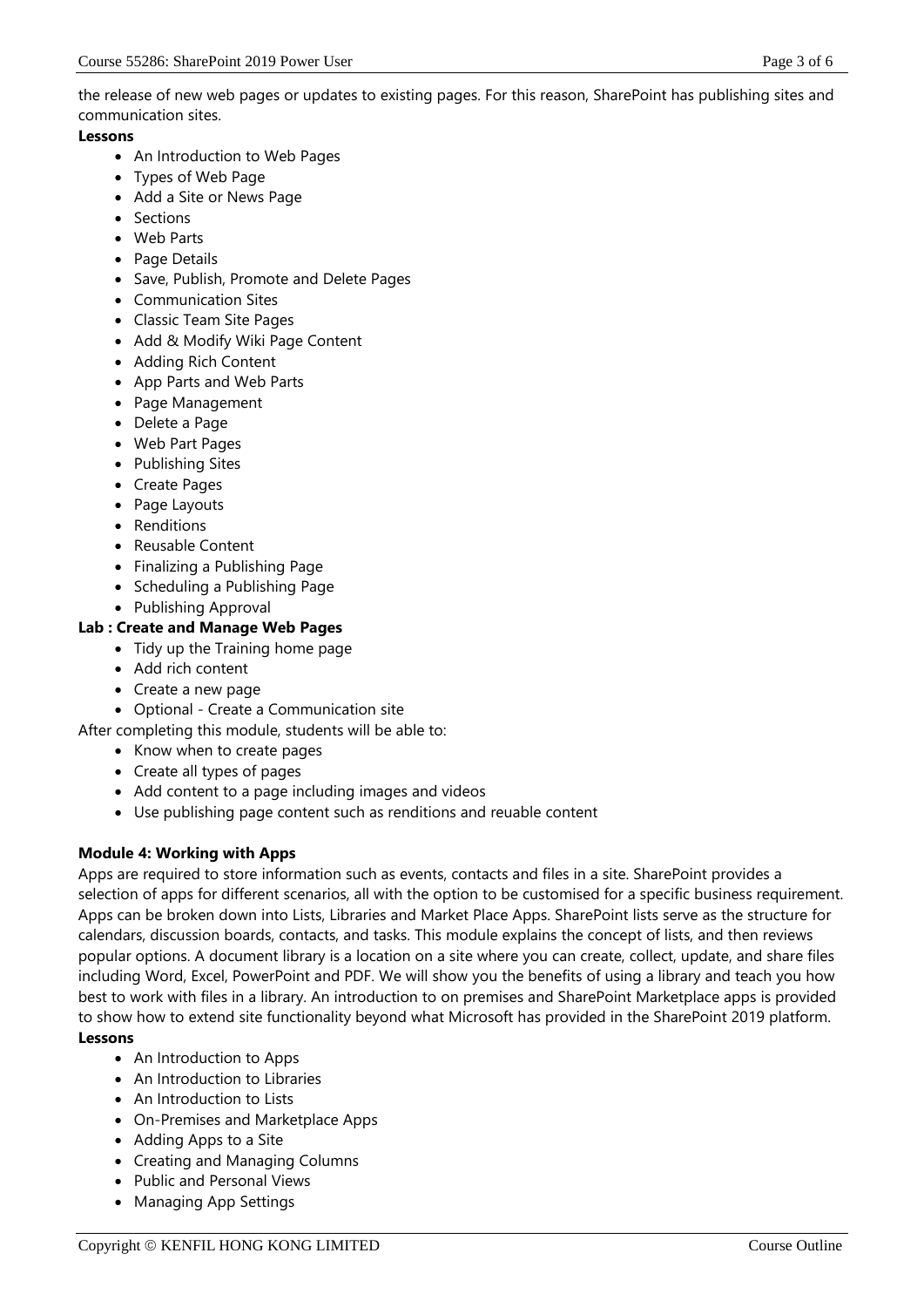- Content Approval
- Major and Minor Versioning
- Document Sets
- Uploading Files to a Library
- Create and Edit Files
- File Templates
- Co-Authoring
- Check Out In
- File Properties, Sort, Filter and Details
- Ouick Edit View
- File Commands
- Copy Link and Share
- Folders
- The Recycle Bin
- Tracking Content
- OneDrive Sync
- Working with Classic Lists

# **Lab : Working with Apps**

- Creating a new library
- Setting up columns and views
- Uploading content
- Setting up alerts and using versioning
- Creating a list
- Deleting and restoring an app

After completing this module, students will be able to:

- Understand the App template available in SharePoint 2019
- Create new apps to store business information
- Customize apps with Columns, Views and App settings to make them relevant to specific business
- Use SharePoint Apps with other Office applications including Excel and Outlook
- Sort and Filter documents

# **Module 5: Building processes with Workflow**

Workflows are a powerful efficiency tool which can be used to organise and track process driven tasks including approval processes. Workflows will be demonstrated using real world examples. You will be given the opportunity to build workflows and review workflow progress.

# **Lessons**

- An Introduction to Workflows
- Adding Workflows
- Workflow Scenarios
- Removing Workflows
- Creating Workflows
- Third Party Workflow Tools
- Configuring Workflow Settings

# **Lab : Create and Run Workflows**

- Enable the workflow feature
- Create a library for procedures
- Add a new publishing workflow
- Test the workflow

After completing this module, students will be able to:

- Understand how to create a new approval flow
- Understand how to create a new powerapp
- Understand and instating a business process

# **Module 6: Customizing Security**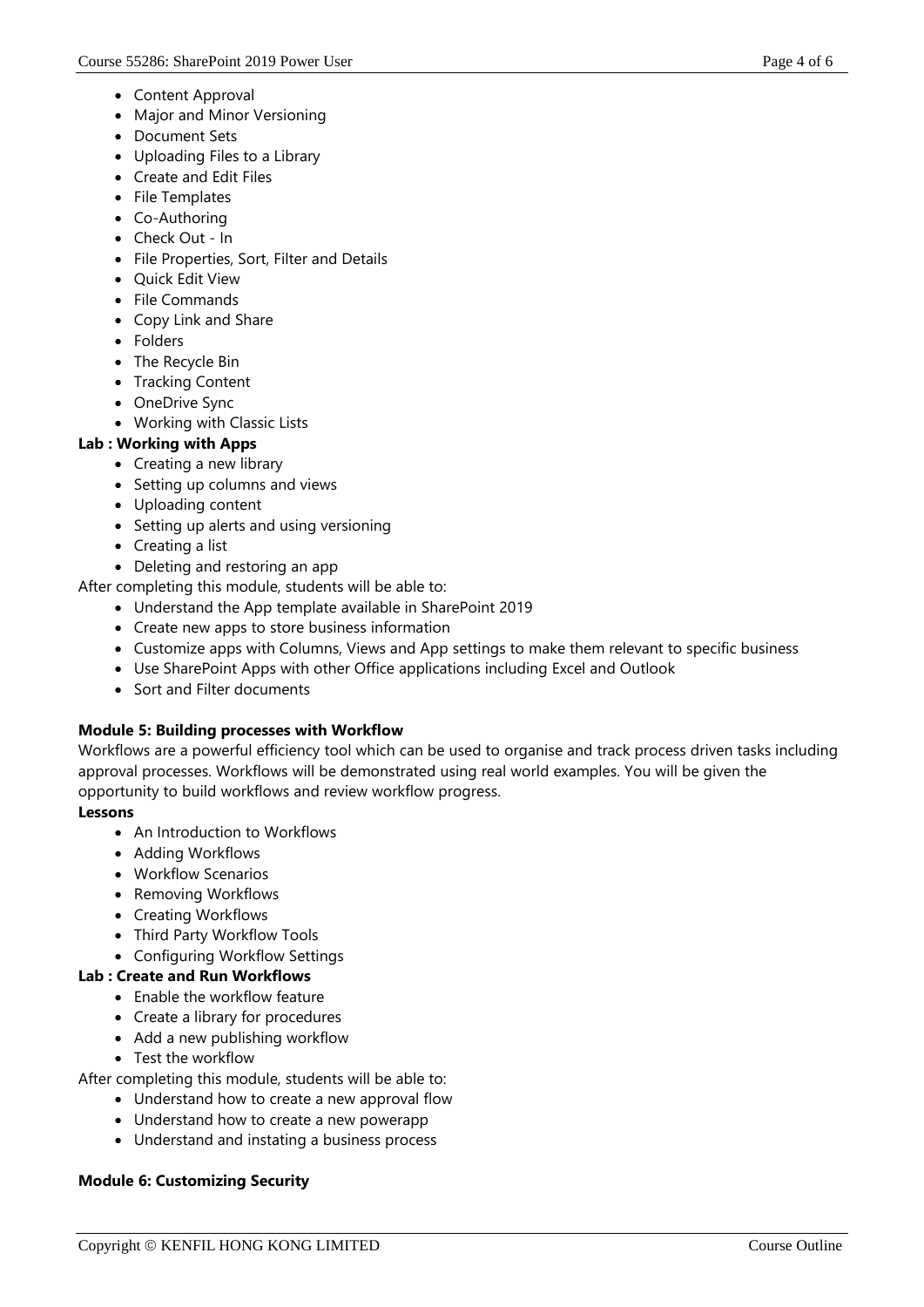Security is an important element of any site. You will see instructor-led demonstrations of the best practices for adding and removing colleagues from your site and defining their level of access. As a site owner, you can customize permission levels. This means that you can create levels of access that are aligned with the responsibilities of your sites users. An example of this would be allowing a group of users the ability to upload content but not delete content. You will also see how to use the Share button to quickly share documents with other users.

#### **Lessons**

- SharePoint Roles
- Managing Access to SharePoint
- Setup Access Requests
- Sharing a Site
- Sharing Files
- Removing a User
- Customizing SharePoint Security
- Create Permission Levels
- Creating a SharePoint Security Group
- Managing Inheritance

# **Lab : Customizing Security**

- Share Content in a library
- Create new permission levels
- Create a new security group
- Add and remove users
- Modifying inheritance of sites/apps

After completing this module, students will be able to:

- Understand how to share content ina library and associated permissions
- Understand how to create new permission levels and security groups
- Understand how to add and remove users

# **Module 7: Working with Search**

SharePoint provides the ability to store vast amounts of content in a variety of locations. This module covers a set of tools which help you to efficiently locate the information you need. While SharePoint's search is rich and intelligent, site owners can make customisations to search to improve its relevance to an organisation. We will show common techniques used by site owners to improve search results by promoting specific content when a certain keyword is used.

#### **Lessons**

- Profiles
- An Introduction to SharePoint Search
- Search Apps, Document Sets and Folders
- Local Site Search
- Search Results
- Search Tips
- Promoted Results

#### **Lab : Searching in SharePoint**

- Search for content in your library
- Find content from your site
- Search across all sites
- Optional Create a promoted result
- After completing this module, students will be able to:
	- Describe the key features of search
		- Use search to find content including people, sites and videos
	- Use search web parts to roll up content from multiple locations

#### **Module 8: Enterprise Content Management**

Traditionally teams make use of file templates or manual processes to ensure information is collected and retained correctly. This may be a choice your team makes or a decision that is more universal across your